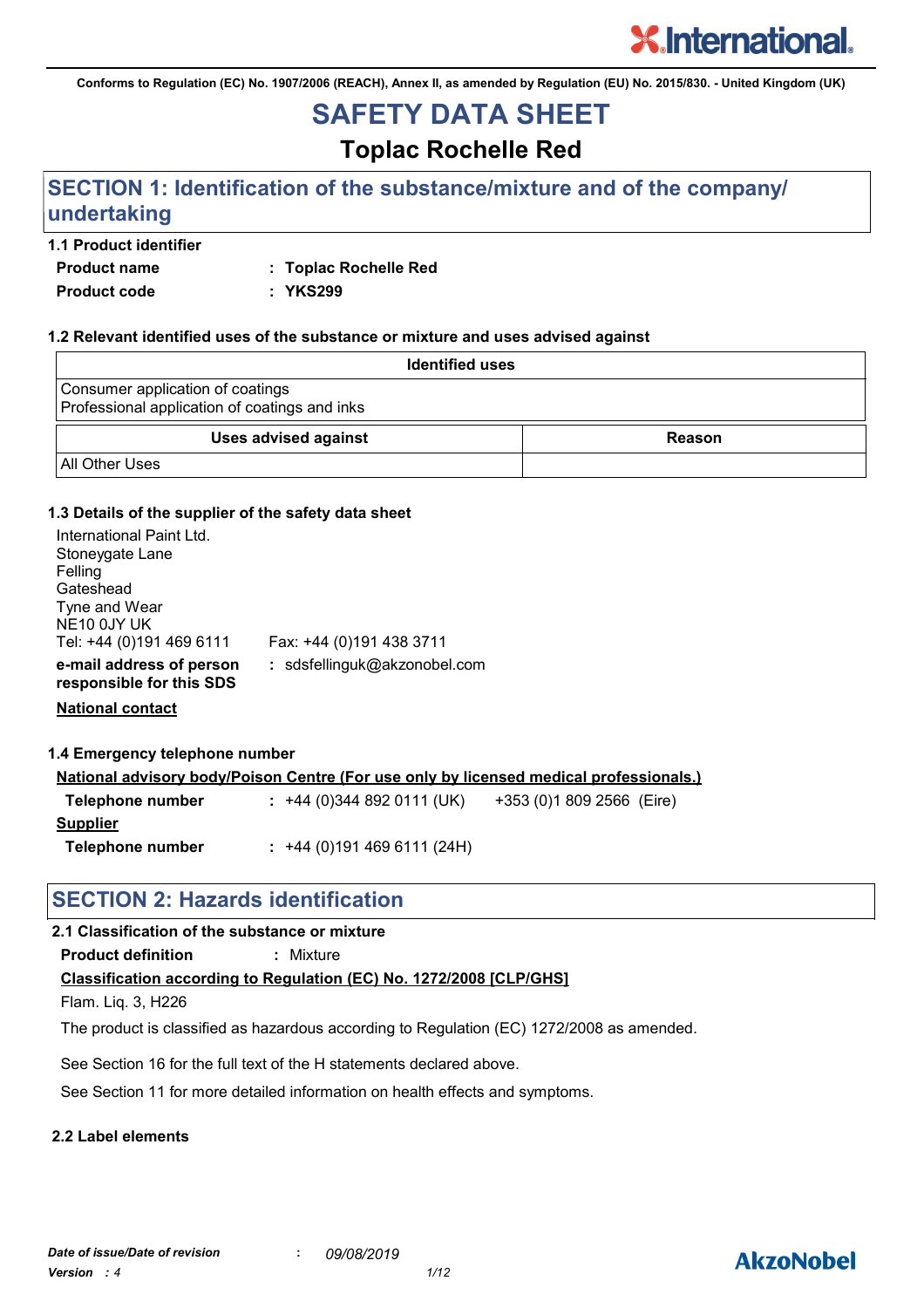# **SECTION 2: Hazards identification**

| <b>Hazard pictograms</b> |  |
|--------------------------|--|
|--------------------------|--|



| <b>Signal word</b>                                                                                                                                       | : Warning                                                                                                                                                |
|----------------------------------------------------------------------------------------------------------------------------------------------------------|----------------------------------------------------------------------------------------------------------------------------------------------------------|
| <b>Hazard statements</b>                                                                                                                                 | : Flammable liquid and vapour.                                                                                                                           |
| <b>Precautionary statements</b>                                                                                                                          |                                                                                                                                                          |
| General                                                                                                                                                  | : Read label before use. Keep out of reach of children. If medical advice is needed,<br>have product container or label at hand.                         |
| <b>Prevention</b>                                                                                                                                        | : Wear protective gloves. Wear eye or face protection. Keep away from heat, hot<br>surfaces, sparks, open flames and other ignition sources. No smoking. |
| <b>Response</b>                                                                                                                                          | : IF ON SKIN (or hair): Take off immediately all contaminated clothing. Rinse skin<br>with water or shower.                                              |
| <b>Storage</b>                                                                                                                                           | $:$ Keep cool.                                                                                                                                           |
| <b>Disposal</b>                                                                                                                                          | : Dispose of contents and container in accordance with all local, regional, national<br>and international regulations.                                   |
| <b>Supplemental label</b><br>elements                                                                                                                    | : Contains 2-butanone oxime. May produce an allergic reaction. Repeated exposure<br>may cause skin dryness or cracking.                                  |
|                                                                                                                                                          | Wear appropriate respirator when ventilation is inadequate.                                                                                              |
| <b>Annex XVII - Restrictions</b><br>on the manufacture,<br>placing on the market and<br>use of certain dangerous<br>substances, mixtures and<br>articles | : Not applicable.                                                                                                                                        |
|                                                                                                                                                          |                                                                                                                                                          |

**Other hazards which do : not result in classification** : None known. **2.3 Other hazards**

# **SECTION 3: Composition/information on ingredients**

**3.2 Mixtures :** Mixture

| <b>Product/ingredient</b><br>name          | <b>Identifiers</b>                                                                      | $%$ by<br>weight | <b>Classification</b><br><b>Regulation (EC) No.</b><br>1272/2008 [CLP]          | <b>Nota</b><br>(s) | <b>Type</b> |
|--------------------------------------------|-----------------------------------------------------------------------------------------|------------------|---------------------------------------------------------------------------------|--------------------|-------------|
| Naphtha (petroleum),<br>hydrotreated heavy | REACH#:<br>l01-2119486659-16<br>EC: 265-150-3<br>CAS: 64742-48-9<br>Index: 649-327-00-6 | ≥25 - ≤50        | Asp. Tox. 1, H304<br>EUH066                                                     | P                  | [1] [2]     |
| 2-butanone oxime                           | REACH #:<br>01-2119539477-28<br>EC: 202-496-6<br>CAS: 96-29-7<br>Index: 616-014-00-0    | ≤0.3             | Acute Tox. 4, H312<br>Eye Dam. 1, H318<br>Skin Sens. 1, H317<br>Carc. 2, H351   |                    | $[1]$       |
|                                            |                                                                                         |                  | See Section 16 for the<br>l full text of the H<br>statements declared<br>above. |                    |             |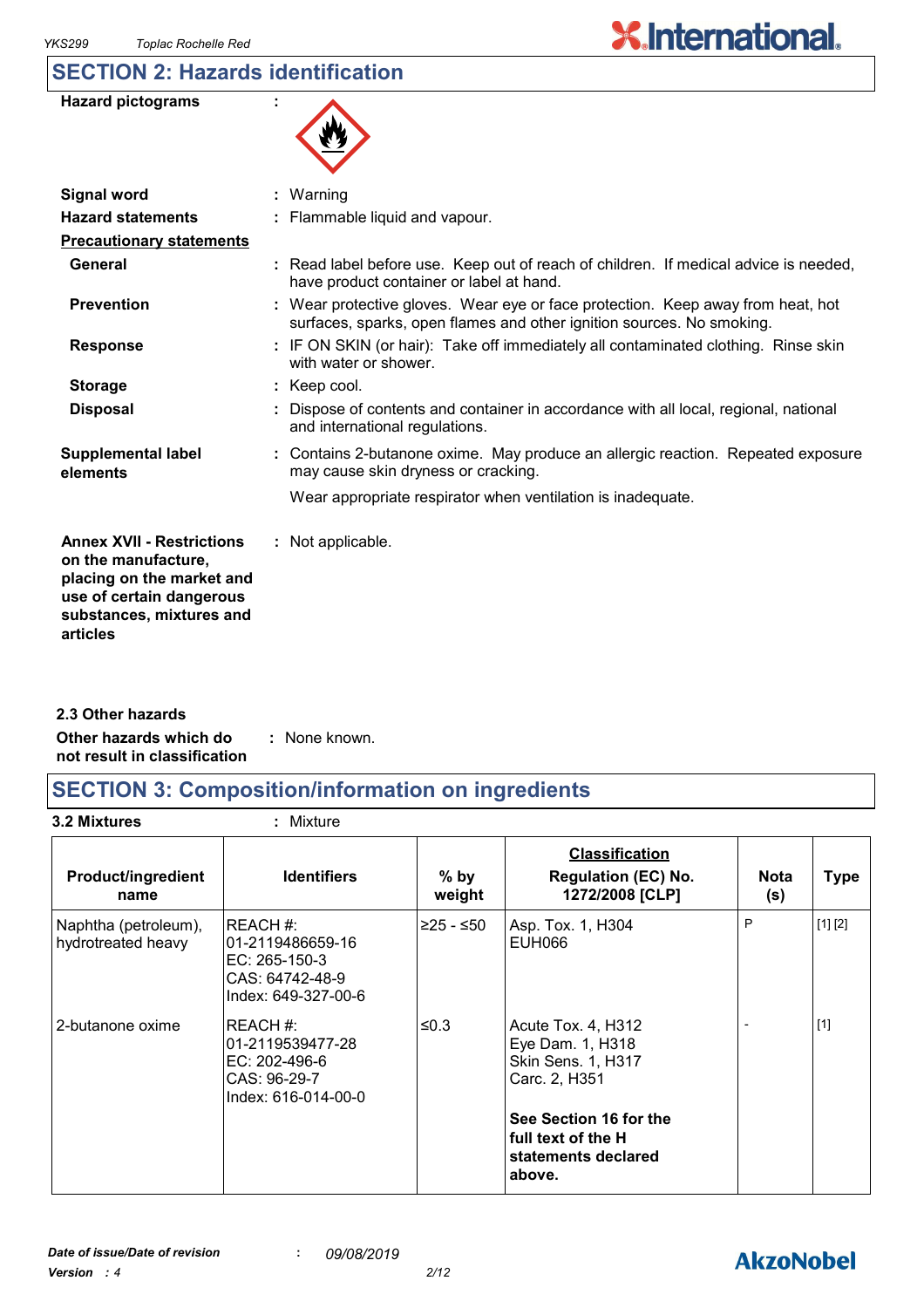# **SECTION 3: Composition/information on ingredients**

There are no additional ingredients present which, within the current knowledge of the supplier and in the concentrations applicable, are classified as hazardous to health or the environment, are PBTs or vPvBs or have been assigned a workplace exposure limit and hence require reporting in this section.

**X.International.** 

#### **Type**

[1] Substance classified with a health or environmental hazard

- [2] Substance with a workplace exposure limit
- [3] Substance meets the criteria for PBT according to Regulation (EC) No. 1907/2006, Annex XIII
- [4] Substance meets the criteria for vPvB according to Regulation (EC) No. 1907/2006, Annex XIII

[5] Substance of equivalent concern

Occupational exposure limits, if available, are listed in Section 8.

# **SECTION 4: First aid measures**

#### **4.1 Description of first aid measures**

| General                           | : In all cases of doubt, or when symptoms persist, seek medical attention. Never give<br>anything by mouth to an unconscious person. If unconscious, place in recovery<br>position and seek medical advice.                    |
|-----------------------------------|--------------------------------------------------------------------------------------------------------------------------------------------------------------------------------------------------------------------------------|
| Eye contact                       | : Remove contact lenses, irrigate copiously with clean, fresh water, holding the<br>eyelids apart for at least 10 minutes and seek immediate medical advice.                                                                   |
| <b>Inhalation</b>                 | : Remove to fresh air. Keep person warm and at rest. If not breathing, if breathing is<br>irregular or if respiratory arrest occurs, provide artificial respiration or oxygen by<br>trained personnel. Seek medical attention. |
| <b>Skin contact</b>               | : Remove contaminated clothing and shoes. Wash skin thoroughly with soap and<br>water or use recognised skin cleanser. Seek medical attention if irritation persists.<br>Do NOT use solvents or thinners.                      |
| Ingestion                         | : If swallowed, seek medical advice immediately and show the container or label.<br>Keep person warm and at rest. Do NOT induce vomiting.                                                                                      |
| <b>Protection of first-aiders</b> | : No action shall be taken involving any personal risk or without suitable training. It<br>may be dangerous to the person providing aid to give mouth-to-mouth resuscitation.                                                  |

#### **4.2 Most important symptoms and effects, both acute and delayed**

| <b>Potential acute health effects</b> |                                                                                                                                                                          |
|---------------------------------------|--------------------------------------------------------------------------------------------------------------------------------------------------------------------------|
| Eye contact                           | : No known significant effects or critical hazards.                                                                                                                      |
| <b>Inhalation</b>                     | : Exposure to decomposition products may cause a health hazard. Serious effects<br>may be delayed following exposure.                                                    |
| <b>Skin contact</b>                   | : Defatting to the skin. May cause skin dryness and irritation.                                                                                                          |
| Ingestion                             | : No known significant effects or critical hazards.                                                                                                                      |
| Over-exposure signs/symptoms          |                                                                                                                                                                          |
| Eye contact                           | : No specific data.                                                                                                                                                      |
| <b>Inhalation</b>                     | : Adverse symptoms may include the following:<br>headache<br>drowsiness/fatigue<br>dizziness/vertigo<br>muscle weakness<br>unconsciousness                               |
| <b>Skin contact</b>                   | : Adverse symptoms may include the following:<br>irritation<br>dryness<br>cracking                                                                                       |
| Ingestion                             | : No specific data.                                                                                                                                                      |
|                                       | 4.3 Indication of any immediate medical attention and special treatment needed                                                                                           |
| Notes to physician                    | : In case of inhalation of decomposition products in a fire, symptoms may be delayed.<br>The exposed person may need to be kept under medical surveillance for 48 hours. |
| <b>Specific treatments</b>            | : No specific treatment.                                                                                                                                                 |



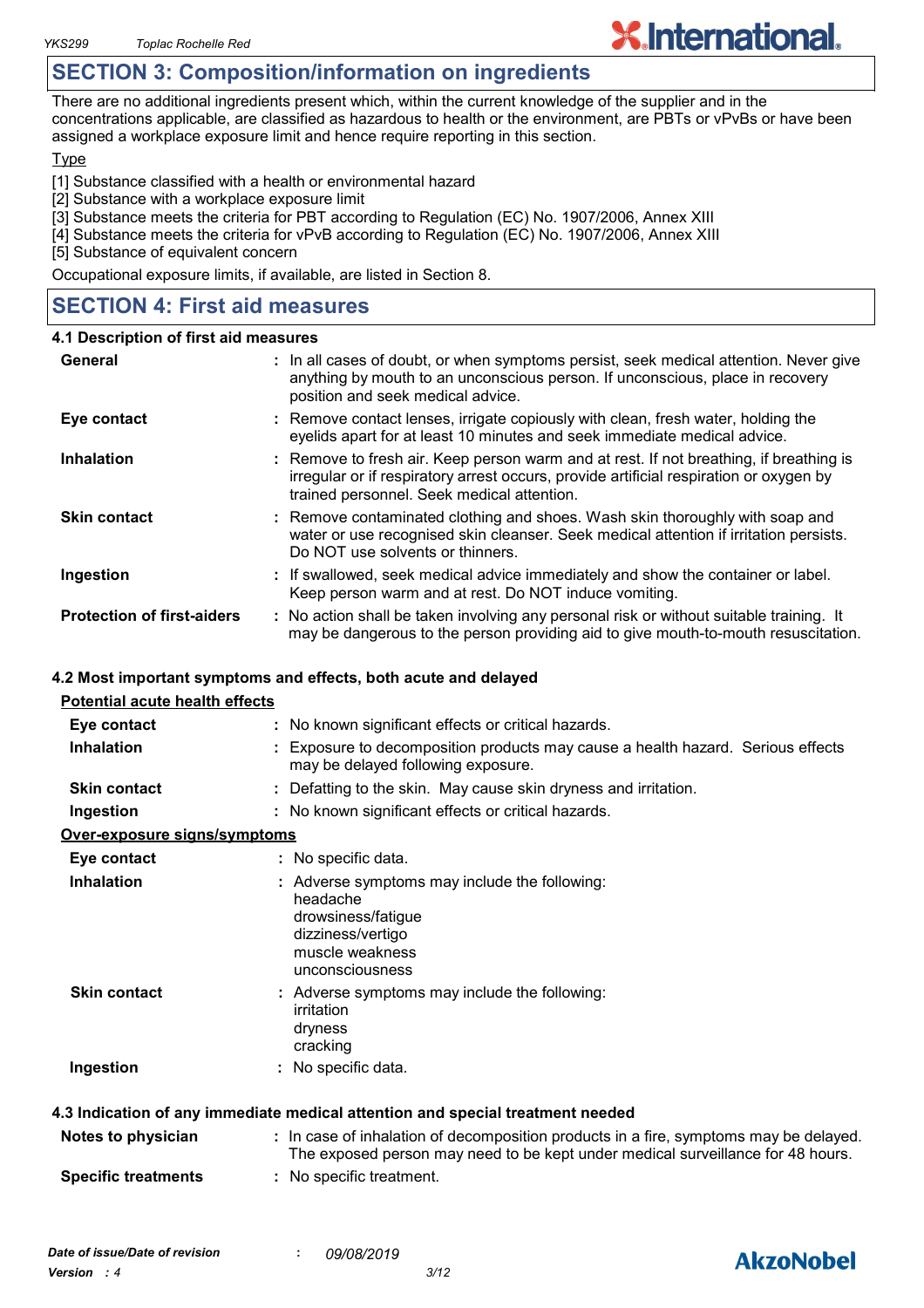# **SECTION 5: Firefighting measures**

| 5.1 Extinguishing media                                  |                                                                                                                                                                                                                                                                                                                                                                       |  |
|----------------------------------------------------------|-----------------------------------------------------------------------------------------------------------------------------------------------------------------------------------------------------------------------------------------------------------------------------------------------------------------------------------------------------------------------|--|
| <b>Suitable extinguishing</b><br>media                   | : Use dry chemical, $CO2$ , water spray (fog) or foam.                                                                                                                                                                                                                                                                                                                |  |
| <b>Unsuitable extinguishing</b><br>media                 | : Do not use water jet.                                                                                                                                                                                                                                                                                                                                               |  |
|                                                          | 5.2 Special hazards arising from the substance or mixture                                                                                                                                                                                                                                                                                                             |  |
| <b>Hazards from the</b><br>substance or mixture          | : Flammable liquid and vapour. In a fire or if heated, a pressure increase will occur<br>and the container may burst, with the risk of a subsequent explosion. Runoff to<br>sewer may create fire or explosion hazard.                                                                                                                                                |  |
| <b>Hazardous thermal</b><br>decomposition products       | : Decomposition products may include the following materials:<br>carbon dioxide<br>carbon monoxide<br>nitrogen oxides                                                                                                                                                                                                                                                 |  |
| 5.3 Advice for firefighters                              |                                                                                                                                                                                                                                                                                                                                                                       |  |
| <b>Special protective actions</b><br>for fire-fighters   | : Promptly isolate the scene by removing all persons from the vicinity of the incident if<br>there is a fire. No action shall be taken involving any personal risk or without<br>suitable training. Move containers from fire area if this can be done without risk.<br>Use water spray to keep fire-exposed containers cool.                                         |  |
| <b>Special protective</b><br>equipment for fire-fighters | : Fire-fighters should wear appropriate protective equipment and self-contained<br>breathing apparatus (SCBA) with a full face-piece operated in positive pressure<br>mode. Clothing for fire-fighters (including helmets, protective boots and gloves)<br>conforming to European standard EN 469 will provide a basic level of protection for<br>chemical incidents. |  |

# **SECTION 6: Accidental release measures**

#### **6.1 Personal precautions, protective equipment and emergency procedures**

| For non-emergency<br>personnel                           | : No action shall be taken involving any personal risk or without suitable training.<br>Evacuate surrounding areas. Keep unnecessary and unprotected personnel from<br>entering. Do not touch or walk through spilt material. Shut off all ignition sources.<br>No flares, smoking or flames in hazard area. Avoid breathing vapour or mist.<br>Provide adequate ventilation. Wear appropriate respirator when ventilation is<br>inadequate. Put on appropriate personal protective equipment.                                                                                                                                                             |
|----------------------------------------------------------|------------------------------------------------------------------------------------------------------------------------------------------------------------------------------------------------------------------------------------------------------------------------------------------------------------------------------------------------------------------------------------------------------------------------------------------------------------------------------------------------------------------------------------------------------------------------------------------------------------------------------------------------------------|
| For emergency responders :                               | If specialised clothing is required to deal with the spillage, take note of any<br>information in Section 8 on suitable and unsuitable materials. See also the<br>information in "For non-emergency personnel".                                                                                                                                                                                                                                                                                                                                                                                                                                            |
| <b>6.2 Environmental</b><br>precautions                  | : Avoid dispersal of spilt material and runoff and contact with soil, waterways, drains<br>and sewers. Inform the relevant authorities if the product has caused environmental<br>pollution (sewers, waterways, soil or air).                                                                                                                                                                                                                                                                                                                                                                                                                              |
| 6.3 Methods and material for containment and cleaning up |                                                                                                                                                                                                                                                                                                                                                                                                                                                                                                                                                                                                                                                            |
| <b>Small spill</b>                                       | : Stop leak if without risk. Move containers from spill area. Use spark-proof tools and<br>explosion-proof equipment. Dilute with water and mop up if water-soluble.<br>Alternatively, or if water-insoluble, absorb with an inert dry material and place in an<br>appropriate waste disposal container. Dispose of via a licensed waste disposal<br>contractor.                                                                                                                                                                                                                                                                                           |
| Large spill                                              | : Stop leak if without risk. Move containers from spill area. Use spark-proof tools and<br>explosion-proof equipment. Approach the release from upwind. Prevent entry into<br>sewers, water courses, basements or confined areas. Wash spillages into an<br>effluent treatment plant or proceed as follows. Contain and collect spillage with non-<br>combustible, absorbent material e.g. sand, earth, vermiculite or diatomaceous earth<br>and place in container for disposal according to local regulations. Dispose of via a<br>licensed waste disposal contractor. Contaminated absorbent material may pose the<br>same hazard as the spilt product. |

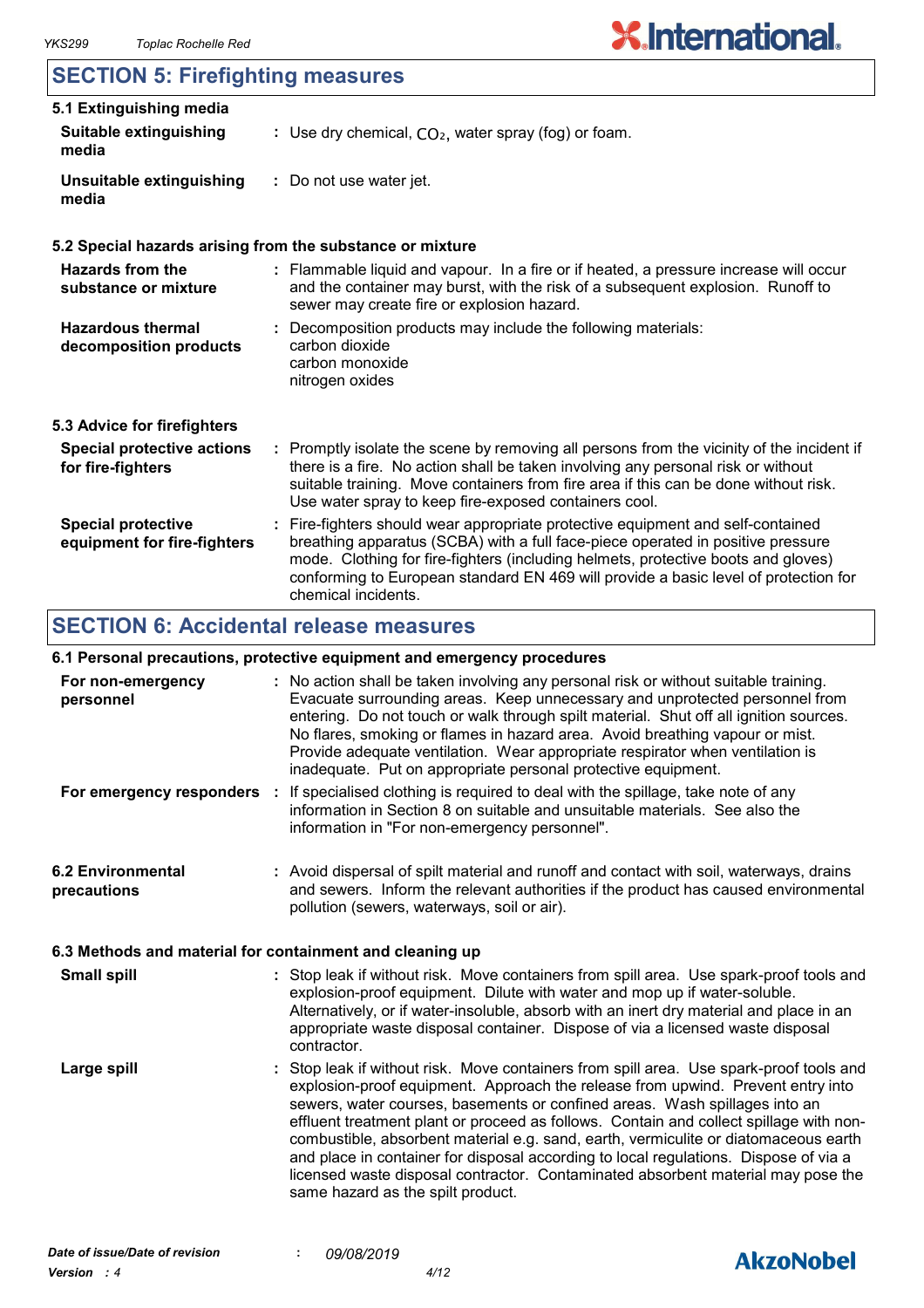### **SECTION 6: Accidental release measures**

| 6.4 Reference to other | : See Section 1 for emergency contact information.                          |
|------------------------|-----------------------------------------------------------------------------|
| sections               | See Section 8 for information on appropriate personal protective equipment. |
|                        | See Section 13 for additional waste treatment information.                  |

**X.International.** 

# **SECTION 7: Handling and storage**

The information in this section contains generic advice and guidance. The list of Identified Uses in Section 1 should be consulted for any available use-specific information provided in the Exposure Scenario(s).

#### **7.1 Precautions for safe handling**

| <b>Protective measures</b>                | : Put on appropriate personal protective equipment (see Section 8). Do not ingest.<br>Avoid contact with eyes, skin and clothing. Avoid breathing vapour or mist. Use<br>only with adequate ventilation. Wear appropriate respirator when ventilation is<br>inadequate. Do not enter storage areas and confined spaces unless adequately<br>ventilated. Keep in the original container or an approved alternative made from a<br>compatible material, kept tightly closed when not in use. Store and use away from<br>heat, sparks, open flame or any other ignition source. Use explosion-proof electrical<br>(ventilating, lighting and material handling) equipment. Use only non-sparking tools.<br>Take precautionary measures against electrostatic discharges. Empty containers<br>retain product residue and can be hazardous. Do not reuse container. |
|-------------------------------------------|----------------------------------------------------------------------------------------------------------------------------------------------------------------------------------------------------------------------------------------------------------------------------------------------------------------------------------------------------------------------------------------------------------------------------------------------------------------------------------------------------------------------------------------------------------------------------------------------------------------------------------------------------------------------------------------------------------------------------------------------------------------------------------------------------------------------------------------------------------------|
| Advice on general<br>occupational hygiene | Eating, drinking and smoking should be prohibited in areas where this material is<br>handled, stored and processed. Workers should wash hands and face before<br>eating, drinking and smoking. Remove contaminated clothing and protective<br>equipment before entering eating areas. See also Section 8 for additional                                                                                                                                                                                                                                                                                                                                                                                                                                                                                                                                        |

#### **7.2 Conditions for safe storage, including any incompatibilities**

Store in accordance with local regulations. Store in a segregated and approved area. Store in original container protected from direct sunlight in a dry, cool and well-ventilated area, away from incompatible materials (see Section 10) and food and drink. Eliminate all ignition sources. Vapours are heavier than air and may spread along floors. Separate from oxidizing materials. Keep container tightly closed and sealed until ready for use. Containers that have been opened must be carefully resealed and kept upright to prevent leakage. Do not store in unlabelled containers. Use appropriate containment to avoid environmental contamination.

information on hygiene measures.

#### **7.3 Specific end use(s) Recommendations : Industrial sector specific : solutions** : Not available. : Not available.

# **SECTION 8: Exposure controls/personal protection**

The information in this section contains generic advice and guidance. Information is provided based on typical anticipated uses of the product. Additional measures might be required for bulk handling or other uses that could significantly increase worker exposure or environmental releases.

#### **8.1 Control parameters**

#### **Occupational exposure limits**

| <b>Product/ingredient name</b>              |  | <b>Exposure limit values</b>                                                                                                                                                                                                                                                                                                                                                                                                                                                                                                                                                                                                                                                                                                                                                                                                                          |  |
|---------------------------------------------|--|-------------------------------------------------------------------------------------------------------------------------------------------------------------------------------------------------------------------------------------------------------------------------------------------------------------------------------------------------------------------------------------------------------------------------------------------------------------------------------------------------------------------------------------------------------------------------------------------------------------------------------------------------------------------------------------------------------------------------------------------------------------------------------------------------------------------------------------------------------|--|
| Naphtha (petroleum), hydrotreated heavy     |  | <b>EU OEL (Europe).</b><br>TWA: 1200 mg/m <sup>3</sup> 8 hours.<br>TWA: 197 ppm 8 hours.                                                                                                                                                                                                                                                                                                                                                                                                                                                                                                                                                                                                                                                                                                                                                              |  |
| <b>Recommended monitoring</b><br>procedures |  | If this product contains ingredients with exposure limits, personal, workplace<br>atmosphere or biological monitoring may be required to determine the effectiveness<br>of the ventilation or other control measures and/or the necessity to use respiratory<br>protective equipment. Reference should be made to monitoring standards, such as<br>the following: European Standard EN 689 (Workplace atmospheres - Guidance for<br>the assessment of exposure by inhalation to chemical agents for comparison with<br>limit values and measurement strategy) European Standard EN 14042 (Workplace<br>atmospheres - Guide for the application and use of procedures for the assessment<br>of exposure to chemical and biological agents) European Standard EN 482<br>(Workplace atmospheres - General requirements for the performance of procedures |  |

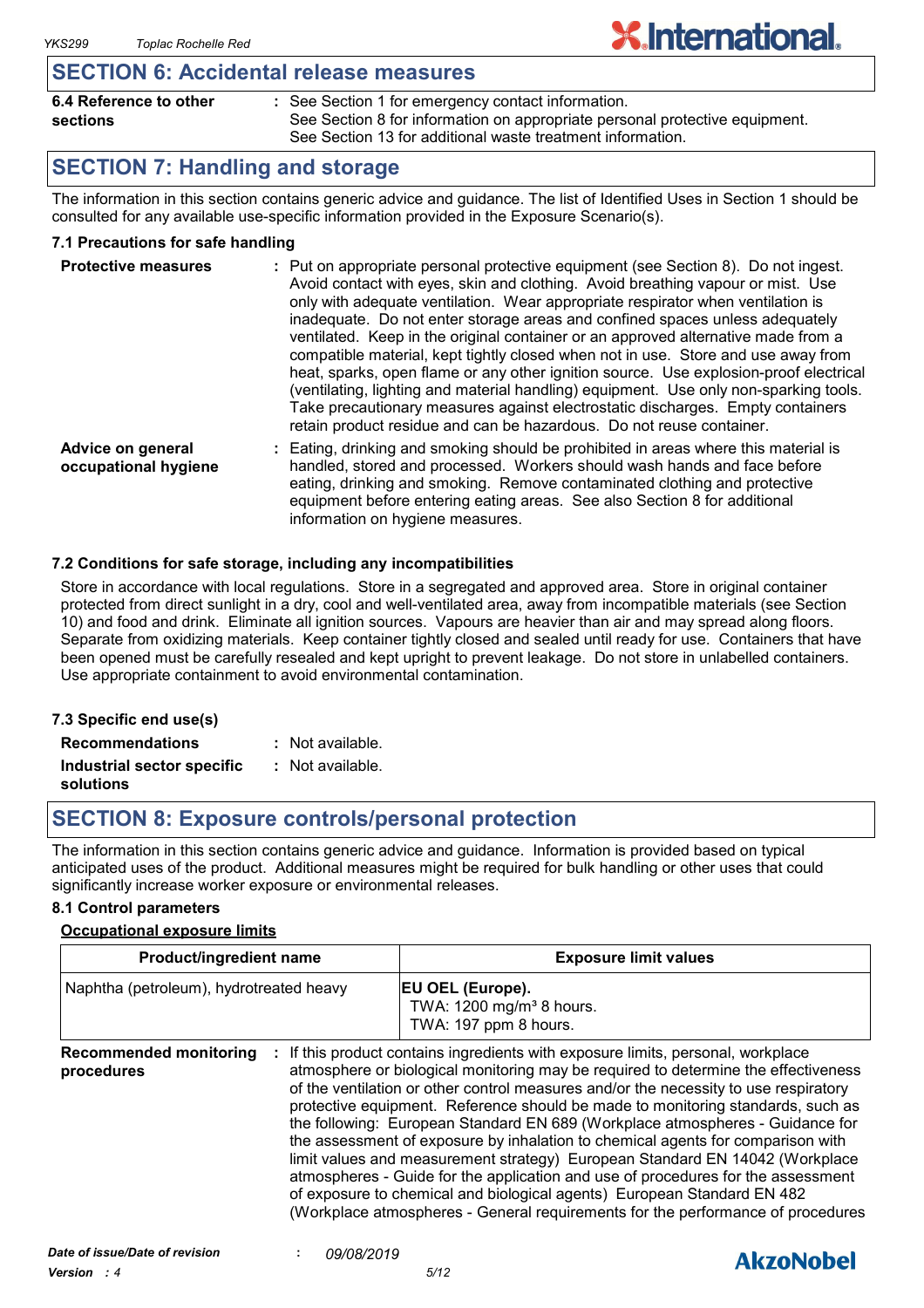# **SECTION 8: Exposure controls/personal protection**

for the measurement of chemical agents) Reference to national guidance documents for methods for the determination of hazardous substances will also be required.

**X.International.** 

#### **DNELs/DMELs**

No DNELs/DMELs available.

#### **PNECs**

No PNECs available

| 8.2 Exposure controls                 |                                                                                                                                                                                                                                                                                                                                                                                                                                                                                                                                                                                                                                                                                                                                                                                                                                                                                                                                                                                                                                                                                                                                                                                                                                                                                                                                                                          |                  |
|---------------------------------------|--------------------------------------------------------------------------------------------------------------------------------------------------------------------------------------------------------------------------------------------------------------------------------------------------------------------------------------------------------------------------------------------------------------------------------------------------------------------------------------------------------------------------------------------------------------------------------------------------------------------------------------------------------------------------------------------------------------------------------------------------------------------------------------------------------------------------------------------------------------------------------------------------------------------------------------------------------------------------------------------------------------------------------------------------------------------------------------------------------------------------------------------------------------------------------------------------------------------------------------------------------------------------------------------------------------------------------------------------------------------------|------------------|
| Appropriate engineering<br>controls   | : Use only with adequate ventilation. Use process enclosures, local exhaust<br>ventilation or other engineering controls to keep worker exposure to airborne<br>contaminants below any recommended or statutory limits. The engineering<br>controls also need to keep gas, vapour or dust concentrations below any lower<br>explosive limits. Use explosion-proof ventilation equipment.                                                                                                                                                                                                                                                                                                                                                                                                                                                                                                                                                                                                                                                                                                                                                                                                                                                                                                                                                                                 |                  |
| <b>Individual protection measures</b> |                                                                                                                                                                                                                                                                                                                                                                                                                                                                                                                                                                                                                                                                                                                                                                                                                                                                                                                                                                                                                                                                                                                                                                                                                                                                                                                                                                          |                  |
| <b>Hygiene measures</b>               | : Wash hands, forearms and face thoroughly after handling chemical products,<br>before eating, smoking and using the lavatory and at the end of the working period.<br>Appropriate techniques should be used to remove potentially contaminated clothing.<br>Wash contaminated clothing before reusing. Ensure that eyewash stations and<br>safety showers are close to the workstation location.                                                                                                                                                                                                                                                                                                                                                                                                                                                                                                                                                                                                                                                                                                                                                                                                                                                                                                                                                                        |                  |
| <b>Eye/face protection</b>            | Safety eyewear complying with an approved standard should be used when a risk<br>assessment indicates this is necessary to avoid exposure to liquid splashes, mists,<br>gases or dusts. Use eye protection according to EN 166, designed to protect<br>against liquid splashes. If contact is possible, the following protection should be<br>worn, unless the assessment indicates a higher degree of protection: safety<br>glasses with side-shields.                                                                                                                                                                                                                                                                                                                                                                                                                                                                                                                                                                                                                                                                                                                                                                                                                                                                                                                  |                  |
| <b>Skin protection</b>                |                                                                                                                                                                                                                                                                                                                                                                                                                                                                                                                                                                                                                                                                                                                                                                                                                                                                                                                                                                                                                                                                                                                                                                                                                                                                                                                                                                          |                  |
| <b>Hand protection</b>                | : Use chemical resistant gloves classified under Standard EN 374: Protective gloves<br>against chemicals and micro-organisms. Recommended: Viton® or Nitrile<br>gloves. When prolonged or frequently repeated contact may occur, a glove with a<br>protection class of 6 (breakthrough time greater than 480 minutes according to EN<br>374) is recommended. When only brief contact is expected, a glove with a<br>protection class of 2 or higher (breakthrough time greater than 30 minutes<br>according to EN 374) is recommended. The user must check that the final choice<br>of type of glove selected for handling this product is the most appropriate and takes<br>into account the particular conditions of use, as included in the user's risk<br>assessment. NOTICE: The selection of a specific glove for a particular application<br>and duration of use in a workplace should also take into account all relevant<br>workplace factors such as, but not limited to: Other chemicals which may be<br>handled, physical requirements (cut/puncture protection, dexterity, thermal<br>protection), potential body reactions to glove materials, as well as the instructions/<br>specifications provided by the glove supplier. Barrier creams may help to protect<br>the exposed areas of the skin but should not be applied once exposure has<br>occurred. |                  |
| <b>Body protection</b>                | : Personal protective equipment for the body should be selected based on the task<br>being performed and the risks involved and should be approved by a specialist<br>before handling this product. EN ISO 13688 When there is a risk of ignition from<br>static electricity, wear anti-static protective clothing. For the greatest protection<br>from static discharges, clothing should include anti-static overalls, boots and gloves.<br>Refer to European Standard EN 1149 for further information on material and design<br>requirements and test methods.                                                                                                                                                                                                                                                                                                                                                                                                                                                                                                                                                                                                                                                                                                                                                                                                        |                  |
| Other skin protection                 | : Appropriate footwear and any additional skin protection measures should be<br>selected based on the task being performed and the risks involved and should be<br>approved by a specialist before handling this product.                                                                                                                                                                                                                                                                                                                                                                                                                                                                                                                                                                                                                                                                                                                                                                                                                                                                                                                                                                                                                                                                                                                                                |                  |
| <b>Respiratory protection</b>         | Use a properly fitted, air-purifying or air-fed respirator complying with an approved<br>standard if a risk assessment indicates this is necessary according to EN529.<br>Respirator selection must be based on known or anticipated exposure levels, the<br>hazards of the product and the safe working limits of the selected respirator.                                                                                                                                                                                                                                                                                                                                                                                                                                                                                                                                                                                                                                                                                                                                                                                                                                                                                                                                                                                                                              |                  |
| Date of issue/Date of revision        | 09/08/2019                                                                                                                                                                                                                                                                                                                                                                                                                                                                                                                                                                                                                                                                                                                                                                                                                                                                                                                                                                                                                                                                                                                                                                                                                                                                                                                                                               | <b>AkzoNobel</b> |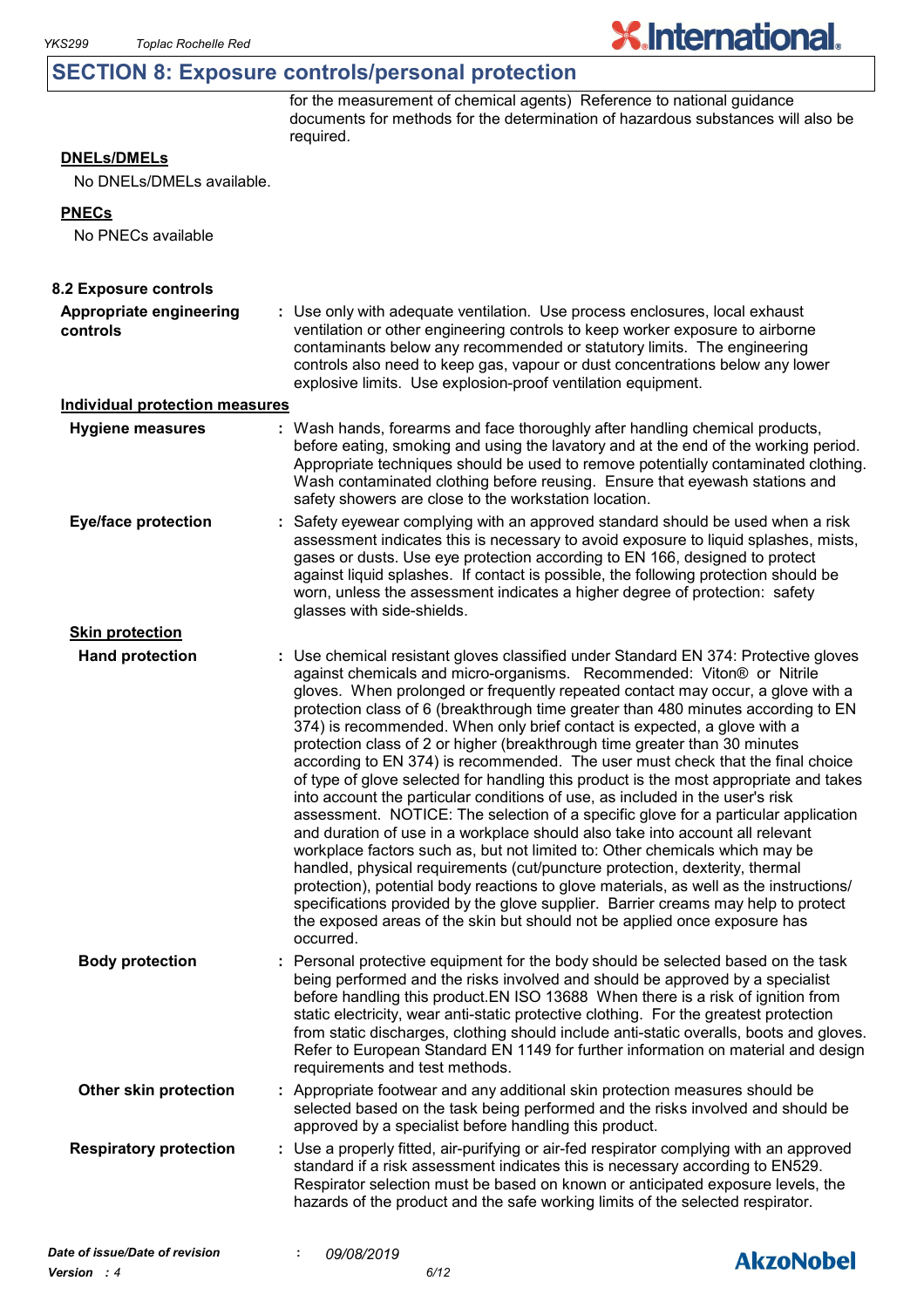## **SECTION 8: Exposure controls/personal protection**

| <b>Environmental exposure</b> |  |
|-------------------------------|--|
| controls                      |  |

**:** Emissions from ventilation or work process equipment should be checked to ensure they comply with the requirements of environmental protection legislation. In some cases, fume scrubbers, filters or engineering modifications to the process equipment will be necessary to reduce emissions to acceptable levels.

**X.International.** 

# **SECTION 9: Physical and chemical properties**

#### **9.1 Information on basic physical and chemical properties**

| <b>Appearance</b>                                                 |                                                                                                  |
|-------------------------------------------------------------------|--------------------------------------------------------------------------------------------------|
| <b>Physical state</b>                                             | : Liquid.                                                                                        |
| Colour                                                            | $:$ Red.                                                                                         |
| Odour                                                             | : Solvent.                                                                                       |
| <b>Odour threshold</b>                                            | : Not available.                                                                                 |
| рH                                                                | : Not applicable.                                                                                |
| <b>Melting point/freezing point</b>                               | : Not available.                                                                                 |
| Initial boiling point and<br>boiling range                        | : Lowest known value: 155 to 217°C (311 to 422.6°F)(Naphtha (petroleum),<br>hydrotreated heavy). |
| <b>Flash point</b>                                                | : Closed cup: $42^{\circ}$ C                                                                     |
| <b>Evaporation rate</b>                                           | $:$ Not available.                                                                               |
| Flammability (solid, gas)                                         | : Not available.                                                                                 |
| <b>Upper/lower flammability or</b><br>explosive limits            | : Greatest known range: Lower: 1.4% Upper: 7.6% (Naphtha (petroleum),<br>hydrotreated heavy)     |
| Vapour pressure                                                   | : Not available.                                                                                 |
| <b>Vapour density</b>                                             | : Not available.                                                                                 |
| <b>Relative density</b>                                           | : 0.95                                                                                           |
| Solubility(ies)                                                   | : Insoluble in the following materials: cold water.                                              |
| <b>Partition coefficient: n-octanol/: Not available.</b><br>water |                                                                                                  |
| <b>Auto-ignition temperature</b>                                  | $:$ Not available.                                                                               |
| <b>Decomposition temperature</b>                                  | : Not available.                                                                                 |
| <b>Viscosity</b>                                                  | : Kinematic (room temperature): 378 mm $^{2}/s$                                                  |
| <b>Explosive properties</b>                                       | : Not available.                                                                                 |
| <b>Oxidising properties</b>                                       | : Not available.                                                                                 |

#### **9.2 Other information**

No additional information.

| <b>SECTION 10: Stability and reactivity</b>          |                                                                                                                                                                              |  |  |  |
|------------------------------------------------------|------------------------------------------------------------------------------------------------------------------------------------------------------------------------------|--|--|--|
| 10.1 Reactivity                                      | : No specific test data related to reactivity available for this product or its ingredients.                                                                                 |  |  |  |
| 10.2 Chemical stability                              | : The product is stable.                                                                                                                                                     |  |  |  |
| 10.3 Possibility of<br>hazardous reactions           | : Under normal conditions of storage and use, hazardous reactions will not occur.                                                                                            |  |  |  |
| 10.4 Conditions to avoid                             | : Avoid all possible sources of ignition (spark or flame). Do not pressurise, cut, weld,<br>braze, solder, drill, grind or expose containers to heat or sources of ignition. |  |  |  |
| 10.5 Incompatible materials                          | : Reactive or incompatible with the following materials:<br>oxidizing materials                                                                                              |  |  |  |
| <b>10.6 Hazardous</b><br>decomposition products      | : Under normal conditions of storage and use, hazardous decomposition products<br>should not be produced.                                                                    |  |  |  |
| Date of issue/Date of revision<br><b>Version</b> : 4 | 09/08/2019<br>÷.<br><b>AkzoNobel</b><br>7/12                                                                                                                                 |  |  |  |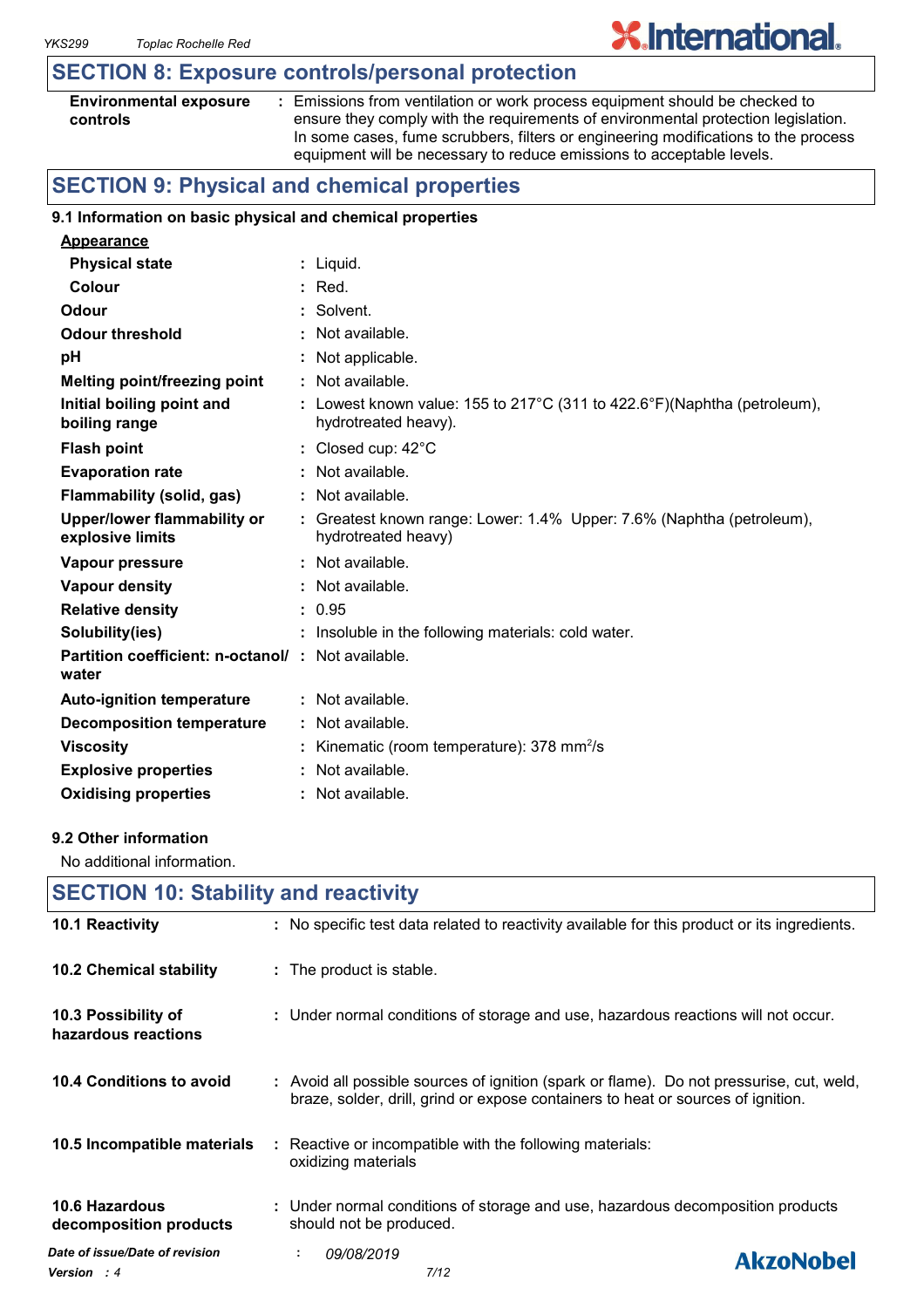

# **SECTION 10: Stability and reactivity**

| <b>Product/ingredient name</b>             | <b>Result</b> | <b>Species</b> | <b>Dose</b> | <b>Exposure</b> |
|--------------------------------------------|---------------|----------------|-------------|-----------------|
| Naphtha (petroleum),<br>hydrotreated heavy | ILD50 Oral    | Rat            | 6000 mg/kg  |                 |
| 2-butanone oxime                           | ILD50 Dermal  | Rat            | 1001 mg/kg  |                 |

### **Conclusion/Summary :** Not available.

#### **Irritation/Corrosion**

| Product/ingredient name                            | <b>Result</b>          | <b>Species</b> | <b>Score</b> | <b>Exposure</b>    | <b>Observation</b> |
|----------------------------------------------------|------------------------|----------------|--------------|--------------------|--------------------|
| 2-butanone oxime                                   | Eyes - Severe irritant | Rabbit         |              | 100<br>microliters |                    |
| <b>Conclusion/Summary</b>                          | : Not available.       |                |              |                    |                    |
| <b>Sensitisation</b>                               |                        |                |              |                    |                    |
| <b>Conclusion/Summary</b>                          | : Not available.       |                |              |                    |                    |
| <b>Mutagenicity</b>                                |                        |                |              |                    |                    |
| <b>Conclusion/Summary</b>                          | : Not available.       |                |              |                    |                    |
| Carcinogenicity                                    |                        |                |              |                    |                    |
| <b>Conclusion/Summary</b>                          | : Not available.       |                |              |                    |                    |
| <b>Reproductive toxicity</b>                       |                        |                |              |                    |                    |
| <b>Conclusion/Summary</b>                          | : Not available.       |                |              |                    |                    |
| <b>Teratogenicity</b>                              |                        |                |              |                    |                    |
| <b>Conclusion/Summary</b>                          | : Not available.       |                |              |                    |                    |
| Specific target organ toxicity (single exposure)   |                        |                |              |                    |                    |
| Not available.                                     |                        |                |              |                    |                    |
| Specific target organ toxicity (repeated exposure) |                        |                |              |                    |                    |

#### Not available.

#### **Aspiration hazard**

| <b>Product/ingredient name</b>          | Result                                |
|-----------------------------------------|---------------------------------------|
| Naphtha (petroleum), hydrotreated heavy | <b>ASPIRATION HAZARD - Category 1</b> |

| Information on likely routes : Not available.<br>of exposure |                                                                                                                                            |                  |
|--------------------------------------------------------------|--------------------------------------------------------------------------------------------------------------------------------------------|------------------|
| <b>Potential acute health effects</b>                        |                                                                                                                                            |                  |
| Eye contact                                                  | No known significant effects or critical hazards.                                                                                          |                  |
| <b>Inhalation</b>                                            | Exposure to decomposition products may cause a health hazard. Serious effects<br>may be delayed following exposure.                        |                  |
| <b>Skin contact</b>                                          | Defatting to the skin. May cause skin dryness and irritation.                                                                              |                  |
| Ingestion                                                    | No known significant effects or critical hazards.                                                                                          |                  |
|                                                              | Symptoms related to the physical, chemical and toxicological characteristics                                                               |                  |
| Eye contact                                                  | No specific data.                                                                                                                          |                  |
| <b>Inhalation</b>                                            | : Adverse symptoms may include the following:<br>headache<br>drowsiness/fatigue<br>dizziness/vertigo<br>muscle weakness<br>unconsciousness |                  |
| <b>Skin contact</b>                                          | : Adverse symptoms may include the following:<br>irritation<br>dryness<br>cracking                                                         |                  |
| Ingestion                                                    | No specific data.                                                                                                                          |                  |
| Date of issue/Date of revision                               | 09/08/2019<br>÷                                                                                                                            | <b>AkzoNobel</b> |
| <b>Version</b> : 4                                           | 8/12                                                                                                                                       |                  |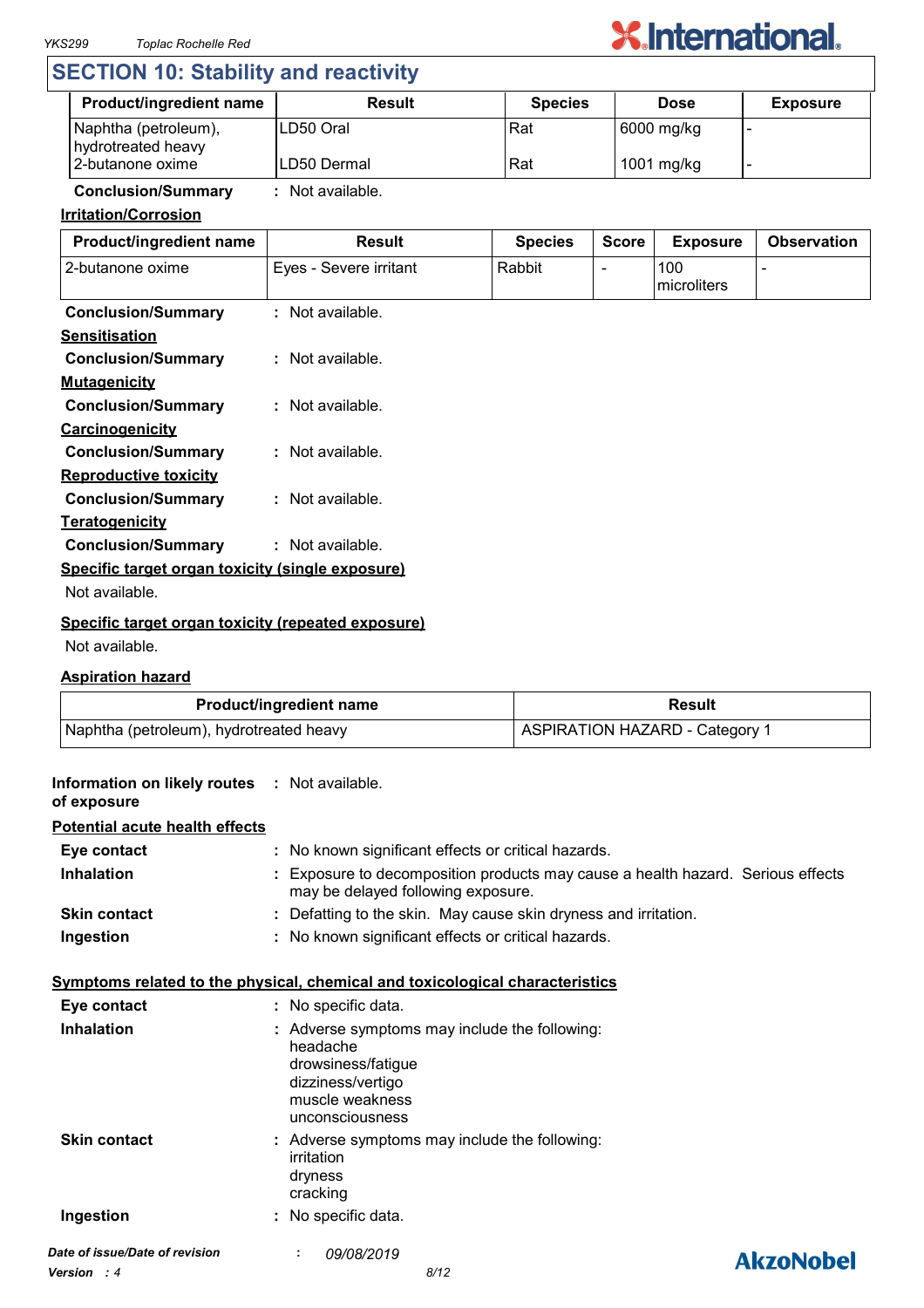# **X.International.**

# **SECTION 11: Toxicological information**

#### **Delayed and immediate effects as well as chronic effects from short and long-term exposure**

| <b>Short term exposure</b>              |                                                                                                            |
|-----------------------------------------|------------------------------------------------------------------------------------------------------------|
| <b>Potential immediate</b><br>effects   | : Not available.                                                                                           |
| <b>Potential delayed effects</b>        | : Not available.                                                                                           |
| Long term exposure                      |                                                                                                            |
| <b>Potential immediate</b><br>effects   | : Not available.                                                                                           |
| <b>Potential delayed effects</b>        | : Not available.                                                                                           |
| <b>Potential chronic health effects</b> |                                                                                                            |
| Not available.                          |                                                                                                            |
| <b>Conclusion/Summary</b>               | : Not available.                                                                                           |
| General                                 | : Prolonged or repeated contact can defat the skin and lead to irritation, cracking and/<br>or dermatitis. |
| Carcinogenicity                         | : No known significant effects or critical hazards.                                                        |
| <b>Mutagenicity</b>                     | : No known significant effects or critical hazards.                                                        |
| <b>Teratogenicity</b>                   | : No known significant effects or critical hazards.                                                        |
| <b>Developmental effects</b>            | : No known significant effects or critical hazards.                                                        |
| <b>Fertility effects</b>                | : No known significant effects or critical hazards.                                                        |

#### **Other information :** : Not available.

# **SECTION 12: Ecological information**

#### **12.1 Toxicity**

| Acute LC50 843000 to 914000 µg/l<br>Fish - Pimephales promelas<br>I96 hours<br>Fresh water | <b>Product/ingredient name</b> | Result | <b>Species</b> | <b>Exposure</b> |
|--------------------------------------------------------------------------------------------|--------------------------------|--------|----------------|-----------------|
|                                                                                            | 12-butanone oxime              |        |                |                 |

**Conclusion/Summary :** Not available.

#### **12.2 Persistence and degradability**

**Conclusion/Summary :** Not available.

#### **12.3 Bioaccumulative potential**

| <b>Product/ingredient name</b>             | ⊺LoɑP <sub>∾w</sub> | <b>BCF</b>   | <b>Potential</b> |
|--------------------------------------------|---------------------|--------------|------------------|
| Naphtha (petroleum),<br>hydrotreated heavy |                     | 10 to 2500   | high             |
| 2-butanone oxime                           | 0.63                | 15.011872336 | low              |

| 12.4 Mobility in soil |                  |
|-----------------------|------------------|
| Soil/water partition  | : Not available. |
| coefficient (Koc)     |                  |
| <b>Mobility</b>       | : Not available. |

- **PBT** : Not applicable.
- **vPvB :** Not applicable.

**12.6 Other adverse effects** : No known significant effects or critical hazards.

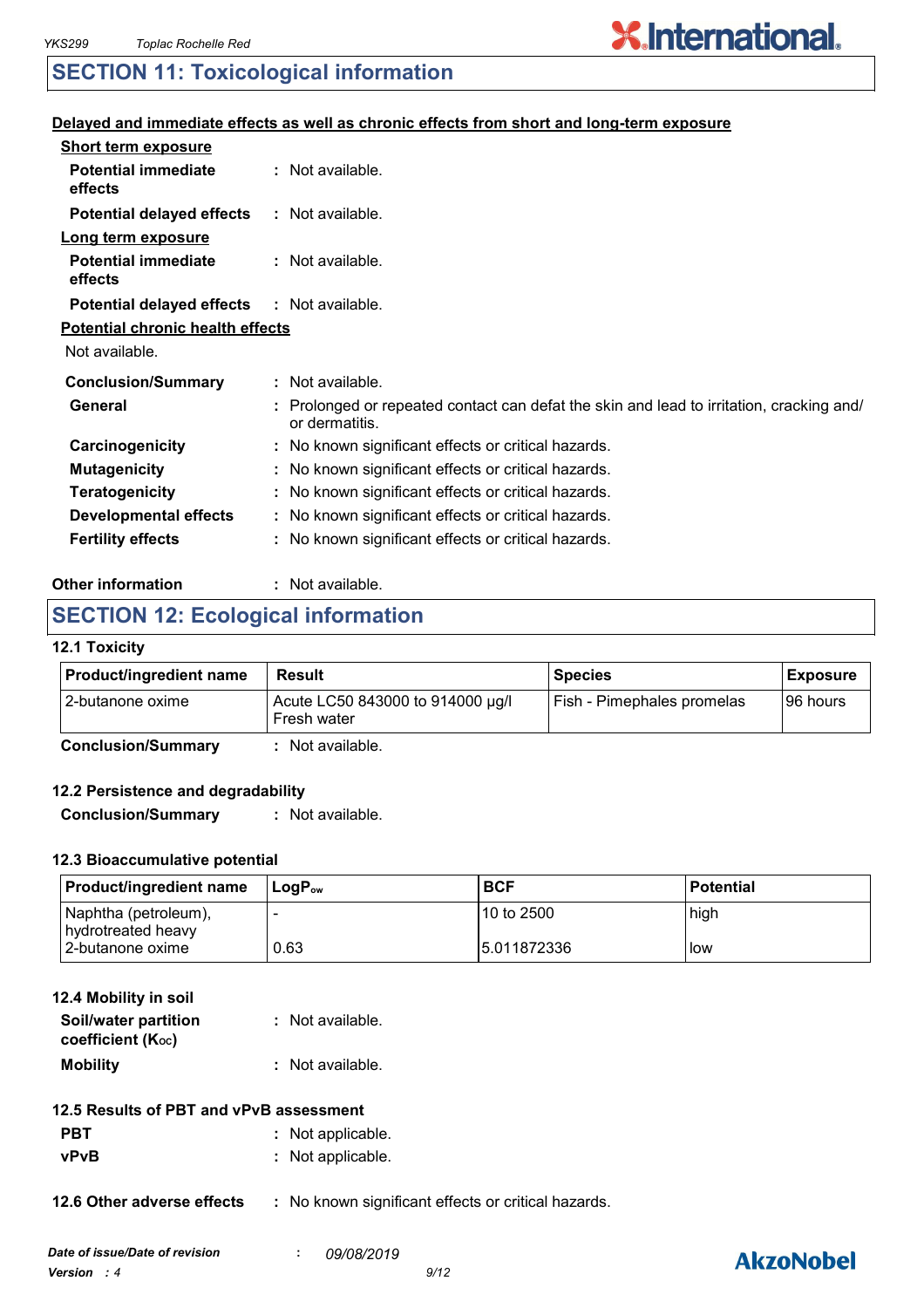# **SECTION 13: Disposal considerations**

The information in this section contains generic advice and guidance. The list of Identified Uses in Section 1 should be consulted for any available use-specific information provided in the Exposure Scenario(s).

#### **13.1 Waste treatment methods**

| <b>Product</b>             |                                                                                                                                                                                                                                                                                                                                                                                                                                                                                                                                                     |
|----------------------------|-----------------------------------------------------------------------------------------------------------------------------------------------------------------------------------------------------------------------------------------------------------------------------------------------------------------------------------------------------------------------------------------------------------------------------------------------------------------------------------------------------------------------------------------------------|
| <b>Methods of disposal</b> | : The generation of waste should be avoided or minimised wherever possible.<br>Disposal of this product, solutions and any by-products should at all times comply<br>with the requirements of environmental protection and waste disposal legislation<br>and any regional local authority requirements.<br>Dispose of surplus and non-recyclable products via a licensed waste disposal<br>contractor. Waste should not be disposed of untreated to the sewer unless fully<br>compliant with the requirements of all authorities with jurisdiction. |
| <b>Hazardous waste</b>     | : The classification of the product may meet the criteria for a hazardous waste.                                                                                                                                                                                                                                                                                                                                                                                                                                                                    |

#### **European waste catalogue (EWC)**

| Code number                | <b>Waste designation</b>                                                                                                                                                                                                                                                                                                                                                                                                                                                                                                                                      |  |  |
|----------------------------|---------------------------------------------------------------------------------------------------------------------------------------------------------------------------------------------------------------------------------------------------------------------------------------------------------------------------------------------------------------------------------------------------------------------------------------------------------------------------------------------------------------------------------------------------------------|--|--|
| EWC 08 01 11*              | waste paint and varnish containing organic solvents or other hazardous substances                                                                                                                                                                                                                                                                                                                                                                                                                                                                             |  |  |
| Packaging                  |                                                                                                                                                                                                                                                                                                                                                                                                                                                                                                                                                               |  |  |
| <b>Methods of disposal</b> | : Dispose of containers contaminated by the product in accordance with local or<br>national legal provisions. This material and its container must be disposed of as<br>hazardous waste. Dispose of via a licensed waste disposal contractor.                                                                                                                                                                                                                                                                                                                 |  |  |
| <b>Special precautions</b> | : This material and its container must be disposed of in a safe way. Care should be<br>taken when handling emptied containers that have not been cleaned or rinsed out.<br>Empty containers or liners may retain some product residues. Vapour from product<br>residues may create a highly flammable or explosive atmosphere inside the<br>container. Do not cut, weld or grind used containers unless they have been cleaned<br>thoroughly internally. Avoid dispersal of spilt material and runoff and contact with<br>soil, waterways, drains and sewers. |  |  |

# **SECTION 14: Transport information**

|                                    | <b>ADR/RID</b>                                               | <b>IMDG</b>    | <b>IATA</b>   |
|------------------------------------|--------------------------------------------------------------|----------------|---------------|
| 14.1 UN number                     | <b>UN1263</b>                                                | <b>UN1263</b>  | <b>UN1263</b> |
| 14.2 UN proper<br>shipping name    | <b>PAINT</b>                                                 | <b>PAINT</b>   | <b>PAINT</b>  |
| 14.3 Transport<br>hazard class(es) | $\mathfrak{Z}$                                               | 3              | 3             |
| 14.4 Packing<br>group              | III                                                          | $\mathbf{III}$ | III           |
| 14.5<br>Environmental<br>hazards   | No.                                                          | No.            | No.           |
| <b>Additional</b><br>information   | <b>Special provisions</b><br>640 (E)<br>Tunnel code<br>(D/E) |                |               |

**IMDG Code Segregation group :** Not applicable.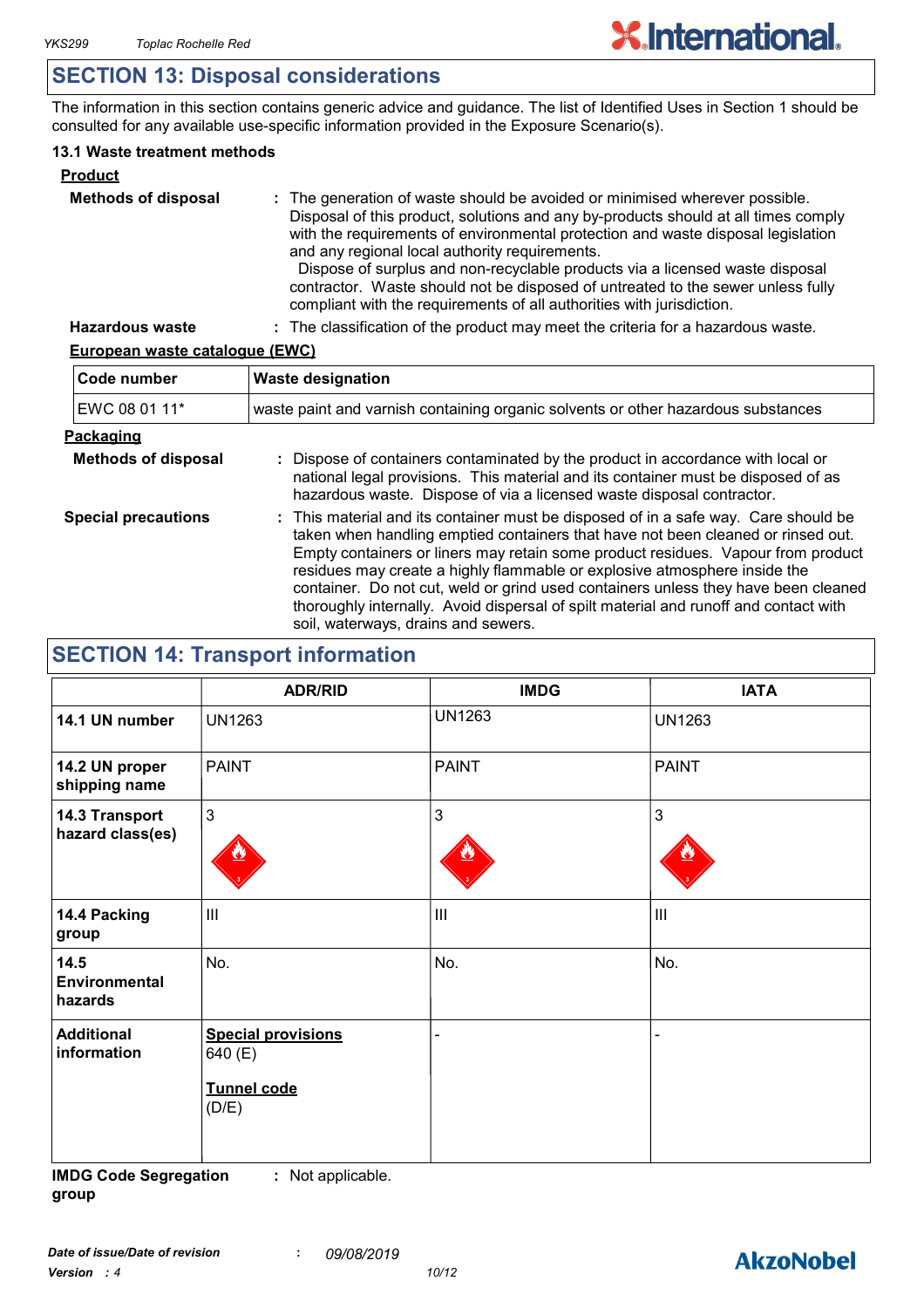# **SECTION 14: Transport information**

**14.6 Special precautions for : Transport within user's premises:** always transport in closed containers that are **user** upright and secure. Ensure that persons transporting the product know what to do in the event of an accident or spillage.

| 14.7 Transport in bulk         | : Not available. |
|--------------------------------|------------------|
| according to Annex II of       |                  |
| <b>Marpol and the IBC Code</b> |                  |

# **SECTION 15: Regulatory information**

#### **15.1 Safety, health and environmental regulations/legislation specific for the substance or mixture**

#### **EU Regulation (EC) No. 1907/2006 (REACH)**

#### **Annex XIV - List of substances subject to authorisation**

**Annex XIV**

**Substances of very high concern**

None of the components are listed.

**Annex XVII - Restrictions : Not applicable. on the manufacture, placing on the market and use of certain** 

**dangerous substances, mixtures and articles**

#### **Other EU regulations**

**Europe inventory :** Not determined.

#### **Special packaging requirements**

**Containers to be fitted with child-resistant fastenings** Not applicable. **:**

**Tactile warning of danger : Not applicable.** 

| <b>Product/ingredient name</b> | <b>∣Carcinogenic</b><br><b>leffects</b> | Mutagenic effects | Developmental<br>effects | Fertility effects |
|--------------------------------|-----------------------------------------|-------------------|--------------------------|-------------------|
| 12-butanone oxime              | Carc. 2. H351                           |                   | -                        |                   |

#### **Ozone depleting substances (1005/2009/EU)**

Not listed.

#### **Prior Informed Consent (PIC) (649/2012/EU)**

Not listed.

#### **National regulations**

- **References :** Conforms to Regulation (EC) No. 1907/2006 (REACH), Annex II and Regulation (EC) No. 1272/2008 (CLP)
- **15.2 Chemical safety :** No Chemical Safety Assessment has been carried out.

**assessment**

# **SECTION 16: Other information**

 $\nabla$  Indicates information that has changed from previously issued version.

| <b>Abbreviations and</b><br>acronyms          | $:$ ATE = Acute Toxicity Estimate<br>CLP = Classification, Labelling and Packaging Regulation [Regulation (EC) No.<br>1272/2008]<br><b>DMEL = Derived Minimal Effect Level</b><br>DNEL = Derived No Effect Level<br>EUH statement = CLP-specific Hazard statement<br>PBT = Persistent, Bioaccumulative and Toxic<br>PNEC = Predicted No Effect Concentration<br><b>RRN = REACH Registration Number</b> |                  |
|-----------------------------------------------|--------------------------------------------------------------------------------------------------------------------------------------------------------------------------------------------------------------------------------------------------------------------------------------------------------------------------------------------------------------------------------------------------------|------------------|
| Date of issue/Date of revision<br>Version : 4 | 09/08/2019<br>11/12                                                                                                                                                                                                                                                                                                                                                                                    | <b>AkzoNobel</b> |